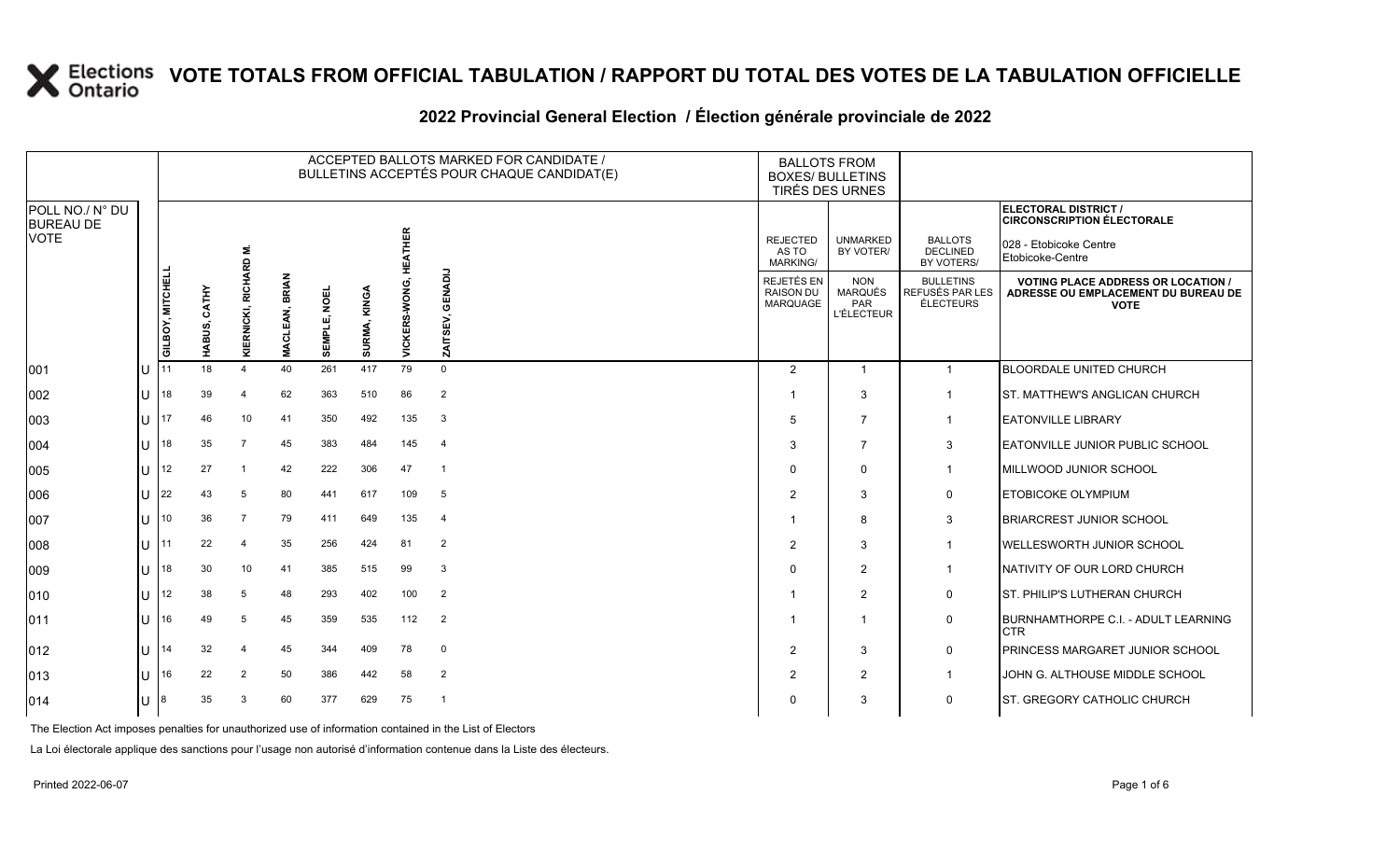|                                     |     |                  |                |                          |                                      |                     |              |                | ACCEPTED BALLOTS MARKED FOR CANDIDATE /<br>BULLETINS ACCEPTÉS POUR CHAQUE CANDIDAT(E) | <b>BALLOTS FROM</b><br><b>BOXES/ BULLETINS</b>    | TIRÉS DES URNES                                   |                                                         |                                                                                                 |
|-------------------------------------|-----|------------------|----------------|--------------------------|--------------------------------------|---------------------|--------------|----------------|---------------------------------------------------------------------------------------|---------------------------------------------------|---------------------------------------------------|---------------------------------------------------------|-------------------------------------------------------------------------------------------------|
| POLL NO./ N° DU<br><b>BUREAU DE</b> |     |                  |                |                          |                                      |                     |              |                |                                                                                       |                                                   |                                                   |                                                         | ELECTORAL DISTRICT /<br><b>CIRCONSCRIPTION ÉLECTORALE</b>                                       |
| VOTE                                |     |                  |                |                          |                                      |                     |              | <b>HEATHER</b> |                                                                                       | <b>REJECTED</b><br>AS TO<br>MARKING/              | <b>UNMARKED</b><br>BY VOTER/                      | <b>BALLOTS</b><br><b>DECLINED</b><br>BY VOTERS/         | 028 - Etobicoke Centre<br>Etobicoke-Centre                                                      |
|                                     |     | GILBOY, MITCHELL | CATHY<br>ABUS, | RICHARD M.<br>KIERNICKI, | <b>BRIAN</b><br>EAN,<br><b>MACLE</b> | <b>SEMPLE, NOEL</b> | SURMA, KINGA | VICKERS-WONG,  | ENADIJ<br>ਨ<br>ZAITSEV,                                                               | REJETÉS EN<br><b>RAISON DU</b><br><b>MARQUAGE</b> | <b>NON</b><br>MARQUÉS<br>PAR<br><b>L'ÉLECTEUR</b> | <b>BULLETINS</b><br>REFUSÉS PAR LES<br><b>ÉLECTEURS</b> | <b>VOTING PLACE ADDRESS OR LOCATION /</b><br>ADRESSE OU EMPLACEMENT DU BUREAU DE<br><b>VOTE</b> |
| 015                                 | IU  |                  | T.<br>21       | 3                        | 48                                   | 315                 | 733          | 46             | $\overline{1}$                                                                        | $\Omega$                                          | $5^{\circ}$                                       | $\Omega$                                                | ST. GEORGE'S JUNIOR SCHOOL                                                                      |
| 016                                 | IU  | - 19             | 15             | 5                        | 57                                   | 312                 | 476          | 72             | 3                                                                                     | -1                                                | $\boldsymbol{\Delta}$                             | $\mathbf{1}$                                            | <b>ST. GILES KINGSWAY PRESBYTERIAN</b><br><b>CHURCH</b>                                         |
| 017                                 | IU. | 18               | 16             | $\overline{2}$           | 28                                   | 227                 | 458          | 58             | $\mathbf 0$                                                                           | $\overline{2}$                                    | 3                                                 | $\mathbf{1}$                                            | HUMBER VALLEY UNITED CHURCH                                                                     |
| 018                                 | IU  | ١q               | 27             | 8                        | 60                                   | 361                 | 722          | 105            | $\overline{2}$                                                                        | -1                                                | 6                                                 | $\overline{2}$                                          | ALL SAINTS CATHOLIC SCHOOL                                                                      |
| 019                                 | ΙU  | 17               | 35             | 5                        | 33                                   | 306                 | 509          | 88             | 3                                                                                     | 2                                                 | 10                                                | $\mathbf{1}$                                            | <b>WESTMOUNT JUNIOR SCHOOL</b>                                                                  |
| 020                                 | IU. | 13               | 10             | 5                        | 32                                   | 121                 | 236          | 36             | $\overline{1}$                                                                        | $\mathbf{0}$                                      | 5                                                 | $\mathbf{1}$                                            | ST. ANDREW'S PRESBYTERIAN CHURCH                                                                |
| 021                                 | IU  | 19               | 28             | 4                        | 33                                   | 312                 | 579          | 48             | 5                                                                                     | 6                                                 | $\overline{2}$                                    | $\mathbf{1}$                                            | <b>FATHER SERRA CATHOLIC SCHOOL</b>                                                             |
| 022                                 | IU  | 18               | 28             | -1                       | 22                                   | 161                 | 314          | 52             | $\overline{\phantom{a}}$                                                              | 3                                                 | 2                                                 | 0                                                       | <b>ST. EUGENE CATHOLIC SCHOOL</b>                                                               |
| 023                                 | IU. | 13               | 21             | $\mathbf 0$              | 41                                   | 349                 | 479          | 91             | $\mathbf 0$                                                                           |                                                   | 2                                                 | 0                                                       | <b>RICHVIEW LIBRARY</b>                                                                         |
| 024                                 | IU  |                  | 35             | 11                       | 41                                   | 310                 | 423          | 92             | $\overline{2}$                                                                        | 4                                                 | $\overline{\mathbf{1}}$                           | 0                                                       | <b>WESTWAY JUNIOR SCHOOL</b>                                                                    |
| 025                                 | IU  | 13               | 21             | $\overline{4}$           | 23                                   | 205                 | 331          | 67             | $\mathbf 0$                                                                           | $\Omega$                                          | $\Omega$                                          | 0                                                       | É.É.C NOTRE-DAME-DE-GRÂCE                                                                       |
| 026                                 | IU. | 15               | 19             | -1                       | 28                                   | 236                 | 347          | 76             | $\mathbf 0$                                                                           |                                                   | $\mathbf{0}$                                      | 9                                                       | TRANSFIGURATION OF OUR LORD CHURCH.                                                             |
| 400                                 | IU  |                  | $\overline{7}$ | $\Omega$                 | $\overline{7}$                       | 17                  | 43           | 9              | $\overline{\mathbf{1}}$                                                               | $\Omega$                                          | $\Omega$                                          | 0                                                       | THE COACH HOUSE                                                                                 |
| 401                                 | ΙU  | $\mathsf{I}2$    | 3              | $\Omega$                 | 3                                    | 22                  | 40           | 8              | $\mathbf 0$                                                                           | $\mathbf{0}$                                      | $\Omega$                                          | 0                                                       | <b>THE MIKADO</b>                                                                               |
|                                     |     |                  |                |                          |                                      |                     |              |                |                                                                                       |                                                   |                                                   |                                                         |                                                                                                 |

#### **2022 Provincial General Election / Élection générale provinciale de 2022**

The Election Act imposes penalties for unauthorized use of information contained in the List of Electors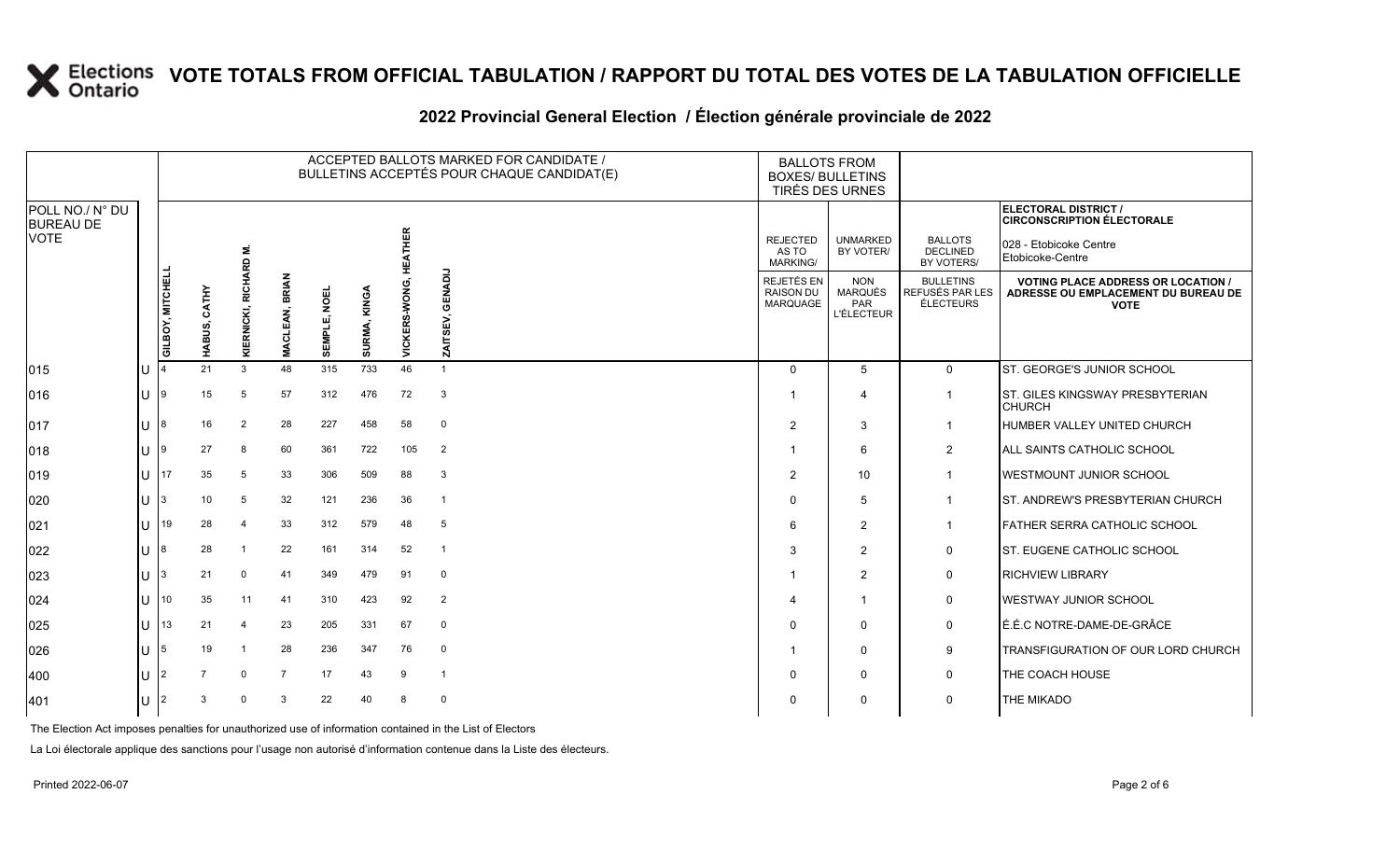|                                             |           |                  |             |                             |                       |              |                 |                | ACCEPTED BALLOTS MARKED FOR CANDIDATE /<br>BULLETINS ACCEPTÉS POUR CHAQUE CANDIDAT(E) | <b>BALLOTS FROM</b><br><b>BOXES/ BULLETINS</b> | TIRÉS DES URNES                                   |                                                  |                                                                                                                |
|---------------------------------------------|-----------|------------------|-------------|-----------------------------|-----------------------|--------------|-----------------|----------------|---------------------------------------------------------------------------------------|------------------------------------------------|---------------------------------------------------|--------------------------------------------------|----------------------------------------------------------------------------------------------------------------|
| POLL NO./ N° DU<br><b>BUREAU DE</b><br>VOTE |           |                  |             | RD M.                       |                       |              |                 | <b>HEATHER</b> |                                                                                       | <b>REJECTED</b><br>AS TO<br><b>MARKING/</b>    | <b>UNMARKED</b><br>BY VOTER/                      | <b>BALLOTS</b><br><b>DECLINED</b><br>BY VOTERS/  | <b>ELECTORAL DISTRICT /</b><br><b>CIRCONSCRIPTION ÉLECTORALE</b><br>028 - Etobicoke Centre<br>Etobicoke-Centre |
|                                             |           | GILBOY, MITCHELI | CATHY<br>ທົ | <b>RICHAF</b><br>KIERNICKI, | <b>MACLEAN, BRIAN</b> | SEMPLE, NOEL | KINGA<br>SURMA, | VICKERS-WONG,  | GENADIJ<br>ZAITSEV,                                                                   | REJETÉS EN<br><b>RAISON DU</b><br>MARQUAGE     | <b>NON</b><br>MARQUÉS<br>PAR<br><b>L'ÉLECTEUR</b> | <b>BULLETINS</b><br>REFUSÉS PAR LES<br>ÉLECTEURS | <b>VOTING PLACE ADDRESS OR LOCATION /</b><br>ADRESSE OU EMPLACEMENT DU BUREAU DE<br><b>VOTE</b>                |
| 402                                         | IU.       | 12               |             | $\Omega$                    | 4                     | 64           | 43              | 28             | $\mathbf 0$                                                                           | $\Omega$                                       | $\mathbf{0}$                                      | $\mathbf 0$                                      | <b>ONE VALHALLA</b>                                                                                            |
| 403                                         | IU        | 12               | 3           | $\mathbf 0$                 | $\overline{4}$        | 44           | 44              | 15             | $\mathbf 0$                                                                           | $\Omega$                                       | 0                                                 | $\mathbf{1}$                                     | <b>FIVE VALHALLA</b>                                                                                           |
| 404                                         | lU.       |                  |             | $\mathbf 0$                 | 9                     | 78           | 73              | 10             | $\overline{1}$                                                                        |                                                | 0                                                 | 0                                                | THE MASTERS - 2                                                                                                |
| 405                                         | U         | $\overline{13}$  |             | 3                           | 19                    | 97           | 93              | 21             | $\mathbf 0$                                                                           | $\Omega$                                       | $\mathbf 0$                                       | 0                                                | THE MASTERS - 4                                                                                                |
| 406                                         | U         | 12               | 3           | 3                           | 9                     | 68           | 63              | 23             | $\mathbf 0$                                                                           | $\Omega$                                       | $\Omega$                                          | 0                                                | <b>BURNHAM GLEN APARTMENT</b>                                                                                  |
| 407                                         | U         | $\overline{10}$  |             | $\mathbf 0$                 | 11                    | 43           | 44              | 8              | 0                                                                                     | $\Omega$                                       | $\Omega$                                          | 0                                                | <b>CHESTNUT PLACE</b>                                                                                          |
| 408                                         | U         | ı٥               | 6           | $\overline{2}$              | 9                     | 59           | 69              | 20             | $\overline{2}$                                                                        |                                                | 0                                                 | 0                                                | BURNHAM GLEN CONDO (YCC #56)                                                                                   |
| 409                                         | U         | 15               | 3           | $\overline{1}$              | $\overline{4}$        | 50           | 71              | 23             | $\overline{1}$                                                                        | $\Omega$                                       | $\mathbf 0$                                       | 0                                                | THE BUCKINGHAM - 714 THE WEST MALL                                                                             |
| 410                                         | IU        | $\mathsf{I}2$    | 8           | $\mathbf 0$                 | $\overline{4}$        | 60           | 85              | 23             | $\mathbf 0$                                                                           |                                                | $\mathbf 0$                                       | 0                                                | THE BUCKINGHAM - 714 THE WEST MALL                                                                             |
| 411                                         | U         | 16               |             | $\overline{1}$              | 8                     | 88           | 68              | 19             | $\mathbf 0$                                                                           | $\Omega$                                       | $\overline{\mathcal{A}}$                          | 0                                                | <b>SUMMIT ROYALE</b>                                                                                           |
| 412                                         | U         | $\mathsf{I}3$    | 8           | $\mathbf{1}$                | 8                     | 64           | 61              | 22             | $\mathbf 0$                                                                           | $\Omega$                                       | $\overline{2}$                                    | 0                                                | <b>SUMMIT ROYALE</b>                                                                                           |
| 413                                         | $ U ^{3}$ |                  | 9           | $\mathbf 0$                 | 6                     | 59           | 99              | 40             | $\mathbf 0$                                                                           | $\Omega$                                       | $\mathbf 0$                                       | 0                                                | THE GRANGE                                                                                                     |
| 414                                         | IU        |                  |             | 0                           | 4                     | 41           | 60              | 29             | $\overline{2}$                                                                        | $\Omega$                                       | 0                                                 | 0                                                | <b>LINCOLN TOWERS</b>                                                                                          |
| 415                                         | IU.       | $\vert$ 3        | 5           | $\Omega$                    | 8                     | 72           | 108             | 19             | $\overline{2}$                                                                        |                                                | -1                                                | 0                                                | <b>SUNSET WEST</b>                                                                                             |

#### **2022 Provincial General Election / Élection générale provinciale de 2022**

The Election Act imposes penalties for unauthorized use of information contained in the List of Electors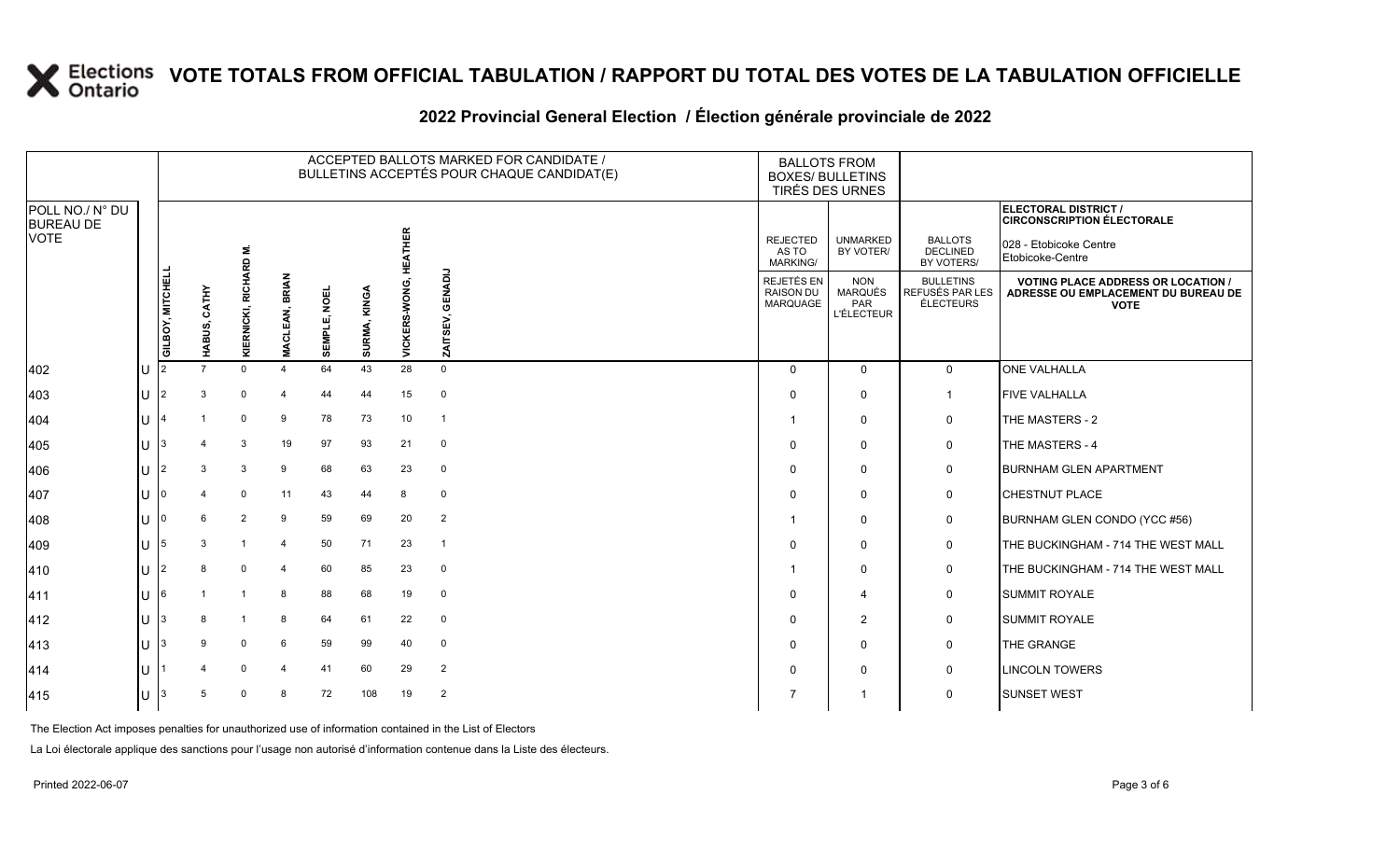|                                     |           |                  |                |                         |                       |              |                   |                           | ACCEPTED BALLOTS MARKED FOR CANDIDATE /<br>BULLETINS ACCEPTÉS POUR CHAQUE CANDIDAT(E) |                                             | <b>BALLOTS FROM</b><br><b>BOXES/ BULLETINS</b><br>TIRÉS DES URNES |                                                         |                                                                                                 |
|-------------------------------------|-----------|------------------|----------------|-------------------------|-----------------------|--------------|-------------------|---------------------------|---------------------------------------------------------------------------------------|---------------------------------------------|-------------------------------------------------------------------|---------------------------------------------------------|-------------------------------------------------------------------------------------------------|
| POLL NO./ N° DU<br><b>BUREAU DE</b> |           |                  |                |                         |                       |              |                   |                           |                                                                                       |                                             |                                                                   |                                                         | ELECTORAL DISTRICT /<br><b>CIRCONSCRIPTION ÉLECTORALE</b>                                       |
| <b>VOTE</b>                         |           |                  |                | RD M.                   |                       |              |                   | 王<br>王<br>Ŧ               |                                                                                       | <b>REJECTED</b><br>AS TO<br><b>MARKING/</b> | <b>UNMARKED</b><br>BY VOTER/                                      | <b>BALLOTS</b><br><b>DECLINED</b><br>BY VOTERS/         | 028 - Etobicoke Centre<br>Etobicoke-Centre                                                      |
|                                     |           | GILBOY, MITCHELI | CATHY<br>ĝ,    | KIERNICKI, RICHAI       | <b>MACLEAN, BRIAN</b> | SEMPLE, NOEL | KINGA<br>SURMA, I | ERS-WONG,<br><b>VICKI</b> | GENADIJ<br>ZAITSEV,                                                                   | REJETÉS EN<br><b>RAISON DU</b><br>MARQUAGE  | <b>NON</b><br>MARQUÉS<br>PAR<br><b>L'ÉLECTEUR</b>                 | <b>BULLETINS</b><br>REFUSÉS PAR LES<br><b>ÉLECTEURS</b> | <b>VOTING PLACE ADDRESS OR LOCATION /</b><br>ADRESSE OU EMPLACEMENT DU BUREAU DE<br><b>VOTE</b> |
| 416                                 | U         |                  |                | $\mathcal{P}$           | $\overline{7}$        | 63           | 101               | 30                        | 2                                                                                     | 2                                           | $\Omega$                                                          | $\mathbf{0}$                                            | <b>SUSSEX HOUSE</b>                                                                             |
| 417                                 | U         | 12               | 5              | 0                       | 8                     | 50           | 77                | 7                         | $\mathbf 0$                                                                           | $\Omega$                                    | $\Omega$                                                          | 0                                                       | THE JAMES CLUB                                                                                  |
| 418                                 | U         |                  | 6              | 2                       | 14                    | 55           | 58                | 23                        | $\overline{1}$                                                                        |                                             | 0                                                                 | 0                                                       | <b>ROYAL YORK GARDENS APARTMENTS</b>                                                            |
| 419                                 | U $15$    |                  | 2              |                         | 4                     | 22           | 54                | 20                        | $\overline{1}$                                                                        | 0                                           | 0                                                                 | 0                                                       | <b>FONTENAY COURT</b>                                                                           |
| 420                                 | U         |                  | 3              | $\mathbf{1}$            | 4                     | 25           | 60                | 11                        | $\mathbf 0$                                                                           | 2                                           | $\Omega$                                                          | 0                                                       | THE FOUNTAINS OF EDENBRIDGE                                                                     |
| 421                                 | $U$   $3$ |                  | $\Omega$       | $\mathbf 0$             | 13                    | 68           | 104               | 27                        | $\overline{1}$                                                                        | 3                                           | $\mathbf 0$                                                       | -1                                                      | <b>HUMBER HILL TOWERS</b>                                                                       |
| 422                                 | U         | $\frac{12}{2}$   | $\overline{7}$ | $\Omega$                | 2                     | 57           | 73                | 8                         | $\mathbf 0$                                                                           |                                             | $\Omega$                                                          | 0                                                       | <b>HUMBERVIEW HEIGHTS</b>                                                                       |
| 423                                 | U         | -16              | 5              | $\overline{1}$          | 8                     | 52           | 75                | 27                        | $\overline{1}$                                                                        | $\Omega$                                    | $\boldsymbol{\Delta}$                                             | $\mathbf 0$                                             | <b>RICHVIEW GARDENS</b>                                                                         |
| 424                                 | υI        |                  | 5              | $\mathbf 0$             | 20                    | 69           | 93                | 25                        | $\mathbf 0$                                                                           |                                             | $\Omega$                                                          | $\mathbf{1}$                                            | TOP OF THE HUMBER                                                                               |
| 425                                 | U         | 10               | 2              | $\mathbf 0$             | 5                     | 29           | 35                | 6                         | $\mathbf 0$                                                                           | 0                                           | $\mathbf{0}$                                                      | 0                                                       | THE SOVEREIGN                                                                                   |
| 426                                 | U         | 12               | 11             | $\overline{\mathbf{1}}$ | 5                     | 48           | 57                | 21                        | $\overline{1}$                                                                        | $\overline{2}$                              | $\Omega$                                                          | $\mathbf 0$                                             | THE ROYAL ROSE APARTMENTS                                                                       |
| 427                                 | $U$ 14    |                  |                | $\overline{2}$          | 8                     | 49           | 83                | 14                        | $\overline{1}$                                                                        | 0                                           | $\mathbf 0$                                                       | 0                                                       | <b>ROYAL YORK GRAND</b>                                                                         |
| 428                                 | U         | -15              | 3              | $\Omega$                | 9                     | 39           | 72                | 13                        | $\mathbf 0$                                                                           | 0                                           | 0                                                                 | $\mathbf 0$                                             | <b>ROYAL GATE APARTMENTS</b>                                                                    |
| 429                                 | U         |                  | 3              | $\Omega$                |                       | 48           | 10                | 15                        | $\mathbf 0$                                                                           | 0                                           | $\Omega$                                                          | 0                                                       | <b>SCARLETT MANOR</b>                                                                           |

#### **2022 Provincial General Election / Élection générale provinciale de 2022**

The Election Act imposes penalties for unauthorized use of information contained in the List of Electors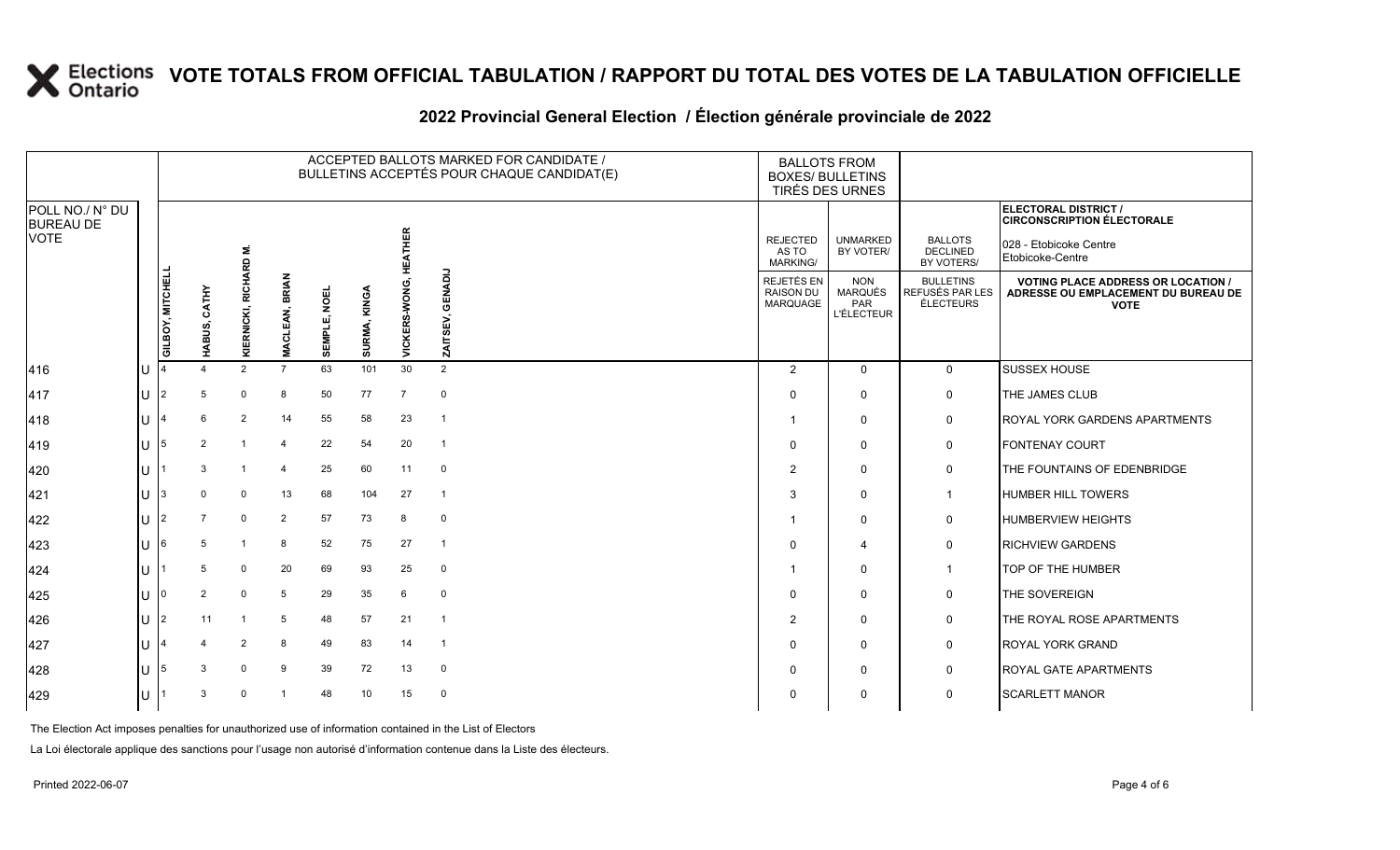|                                             |                    |                  |                 |                             |                                 |              |                 |                       | ACCEPTED BALLOTS MARKED FOR CANDIDATE /<br>BULLETINS ACCEPTÉS POUR CHAQUE CANDIDAT(E) |                                             | <b>BALLOTS FROM</b><br><b>BOXES/ BULLETINS</b><br>TIRÉS DES URNES |                                                         |                                                                                                         |
|---------------------------------------------|--------------------|------------------|-----------------|-----------------------------|---------------------------------|--------------|-----------------|-----------------------|---------------------------------------------------------------------------------------|---------------------------------------------|-------------------------------------------------------------------|---------------------------------------------------------|---------------------------------------------------------------------------------------------------------|
| POLL NO./ N° DU<br><b>BUREAU DE</b><br>VOTE |                    |                  |                 | 6                           |                                 |              |                 |                       |                                                                                       | <b>REJECTED</b><br>AS TO<br><b>MARKING/</b> | <b>UNMARKED</b><br>BY VOTER/                                      | <b>BALLOTS</b><br><b>DECLINED</b><br>BY VOTERS/         | ELECTORAL DISTRICT /<br><b>CIRCONSCRIPTION ÉLECTORALE</b><br>028 - Etobicoke Centre<br>Etobicoke-Centre |
|                                             |                    | GILBOY, MITCHELI | CATHY<br>HABUS, | <b>RICHAR</b><br>KIERNICKI, | <b>BRIAN</b><br><b>MACLEAN,</b> | SEMPLE, NOEL | KINGA<br>SURMA, | VICKERS-WONG, HEATHER | $\frac{1}{2}$<br>Ā                                                                    | REJETÉS EN<br><b>RAISON DU</b><br>MARQUAGE  | <b>NON</b><br>MARQUÉS<br><b>PAR</b><br><b>L'ÉLECTEUR</b>          | <b>BULLETINS</b><br><b>REFUSÉS PAR LES</b><br>ÉLECTEURS | <b>VOTING PLACE ADDRESS OR LOCATION /</b><br>ADRESSE OU EMPLACEMENT DU BUREAU DE<br><b>VOTE</b>         |
| 430                                         | IU                 |                  | $6^{\circ}$     | 3                           | 8                               | 60           | 102             | 24                    | 2                                                                                     | 2                                           | $\Omega$                                                          | $\mathbf 0$                                             | <b>TIFFANY PLACE</b>                                                                                    |
| 431                                         | IU                 | 14               | $\overline{7}$  | $\mathbf 0$                 | 11                              | 74           | 73              | 14                    | $\mathsf 0$                                                                           | $\Omega$                                    | $\Omega$                                                          | $\mathbf 0$                                             | <b>WIDDICOMBE PLACE</b>                                                                                 |
| 432                                         | IU.                | 16               | -5              | $\overline{1}$              | 10                              | 59           | 76              | 26                    | $\overline{1}$                                                                        |                                             | $\mathbf{0}$                                                      | $\mathbf 1$                                             | HUNTINGWOOD PLACE - 63 WIDDICOMBE<br><b>HILL</b>                                                        |
| 433                                         | U                  |                  | 5               | $\overline{1}$              | 10                              | 68           | 91              | 22                    | $\overline{1}$                                                                        | $\Omega$                                    | $\Omega$                                                          | $\mathbf 0$                                             | HUNTINGWOOD PLACE - 73 WIDDICOMBE<br><b>HILL</b>                                                        |
| 434                                         | U                  | 12               | $\Omega$        | $\overline{1}$              | $\overline{7}$                  | 64           | 84              | 35                    | $\mathbf 0$                                                                           |                                             | $\mathbf 0$                                                       | 0                                                       | HUNTINGWOOD PLACE - 120 WIDDICOMBE<br><b>HILL</b>                                                       |
| 435                                         | U                  | I3               | 2               | $\mathbf 0$                 | 10                              | 38           | 47              | 15                    | $\mathbf 0$                                                                           | $\Omega$                                    | $\Omega$                                                          | 0                                                       | <b>NINE VALHALLA</b>                                                                                    |
| 700                                         | lU.                |                  | $\Omega$        | 2                           |                                 | 6            | 12              | $\mathbf 0$           | $\overline{1}$                                                                        |                                             | $\mathbf 0$                                                       | $\mathbf{1}$                                            | DOM LIPA SLOVENIAN LINDEN FOUNDATION                                                                    |
| 701                                         | ΠT                 | 10               | 2               | $\mathbf 0$                 | 3                               | 9            | 12              | $\overline{1}$        | $\mathbf 0$                                                                           | $\Omega$                                    | $\Omega$                                                          | $\mathbf{1}$                                            | <b>WESBURN MANOR</b>                                                                                    |
| 702                                         | U                  | I0               |                 | 2                           | 2                               | 14           | 10 <sup>1</sup> | $\overline{7}$        | $\mathbf 0$                                                                           | $\Omega$                                    | $\mathbf{0}$                                                      | 0                                                       | <b>EATONVILLE CARE CENTRE</b>                                                                           |
| 703                                         | $ U $ <sup>3</sup> |                  |                 | $\overline{1}$              | 3                               | 13           | 12 <sup>2</sup> | 8                     | $\mathbf 0$                                                                           | 2                                           | $\overline{1}$                                                    | $\mathbf{1}$                                            | THE WESTBURY-CHARTWELL                                                                                  |
| 704                                         | $\mathbf{L}$       |                  |                 | $\mathbf 0$                 | $\mathbf 0$                     | 4            | 14              | $\mathbf 0$           | $\mathbf 0$                                                                           | $\Omega$                                    | $\Omega$                                                          | $\overline{2}$                                          | <b>CENTENNIAL PARK PLACE</b>                                                                            |
| 705                                         | U                  | 12               | $\Omega$        | 2                           | 12                              | 27           | 26              | 9                     | $\mathbf 0$                                                                           | $\Omega$                                    | 0                                                                 | $\mathbf{1}$                                            | DEL MANOR PRINCE EDWARD                                                                                 |
| 706                                         | U                  | ١n               | $\Omega$        |                             | 2                               | 30           | 31              | $\overline{4}$        | $\mathbf 0$                                                                           |                                             | -1                                                                | $\mathbf 0$                                             | <b>SCARLETT HEIGHTS RETIREMENT</b><br><b>RESIDENCE</b>                                                  |

### **2022 Provincial General Election / Élection générale provinciale de 2022**

The Election Act imposes penalties for unauthorized use of information contained in the List of Electors